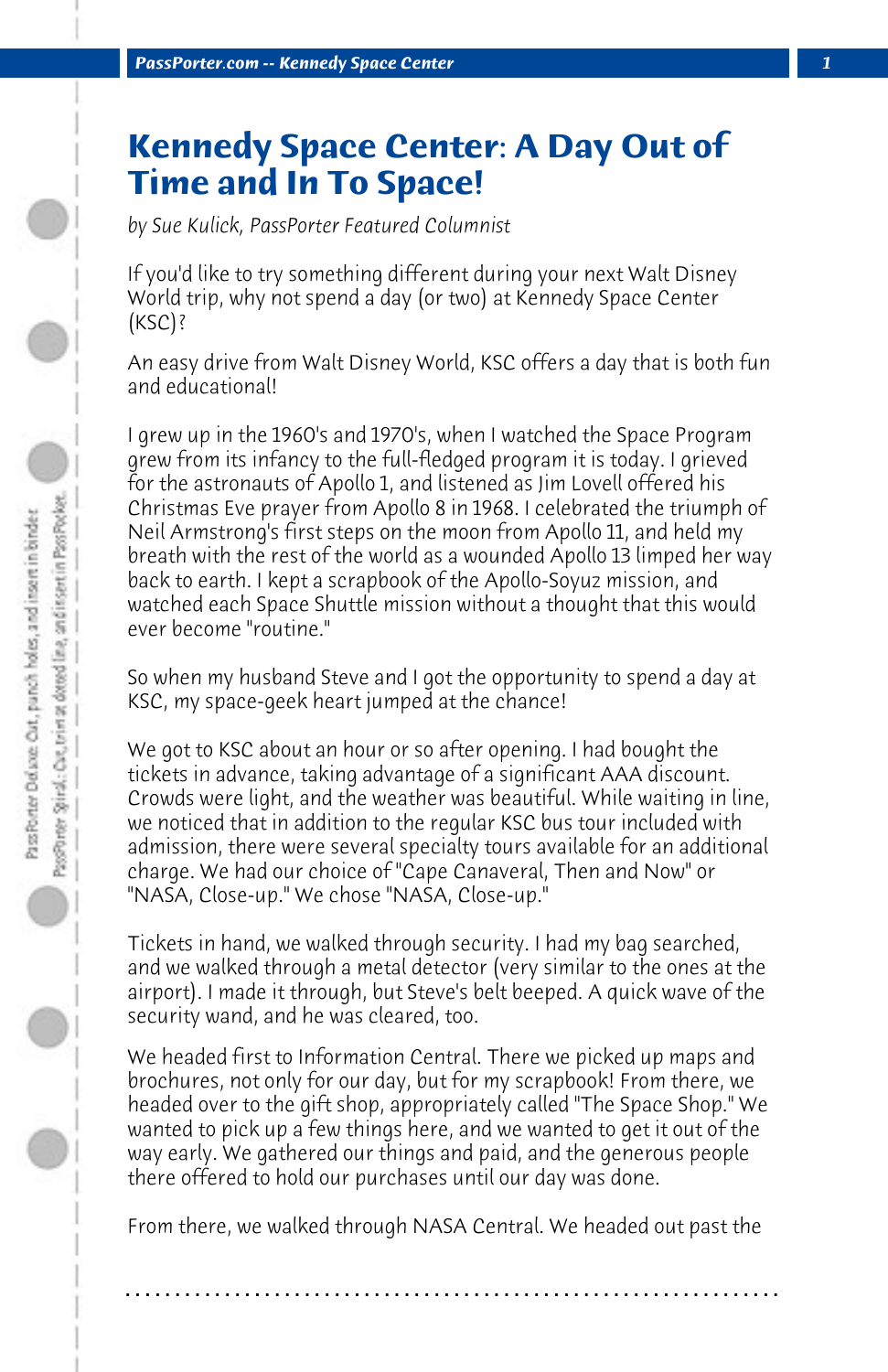Constellation Sphere and strolled back to the Astronaut Memorial. The Space Mirror Memorial, as it is called, is a wall of highly polished black granite engraved with the names of all those who have given their lives in the pursuit of space exploration. Flags fly in the background and reflect in the wall. It is very quiet and serene here, a contrast to the bustling Space Center surrounding you. We spent quite a bit of time there, just reflecting on the memories.

We walked back to the Space Shuttle Plaza, an area dedicated to the Space Shuttle program. We explored the area. For the intrepid (not me, however!) there is The Shuttle Launch Experience, which takes travelers on a virtual launch and orbit in a Space Shuttle.

Our bus time was drawing near, so we walked over to the bus loading area. Soon our bus arrived, with our driver, George, and our tour guide, Anne. Anne gave out pamphlets with information about what we were going to see (more space-geek scrapbooking stuff!) and soon we were on the tour.

We started out down the causeway, and came to a stop just south of the Banana River. From here, you could see across to where the Space Shuttle Endeavor sat on the launch pad in preparation for her upcoming launch! To the left of our stop was a viewing area reserved for visiting dignitaries and relatives of the astronauts to watch a launch. It wasn't exactly luxury viewing & hellip; it looked more like high school football bleachers!

From there, we headed back down the causeway, while Anne explained the various buildings to us. We passed Headquarters, which is the nerve center of the spaceport. We passed Operations and Checkout, which is where the astronauts train and stay when they are preparing for a mission. There was also a building that housed the International Space Station assembly center. This is a stop on the regular KSC tour, and it is open to the public. We did not have enough time to come back to it, but it's on the list for the future.

Our tour now took us past the massive Vehicle Assembly Building (VAB). This familiar landmark with its huge NASA logo and American flag on it housed two separate doors: a very tall one for the old Saturn rockets to pass through and a smaller door that the more compact shuttles fit through!

We were next dropped off at what looked like a large platform in the middle of nowhere, called the LC-39 Observation Gantry. Anne told us that we had 30 minutes to enjoy the area, and that there was food available for sale. We walked across the small courtyard. You could

**. . . . . . . . . . . . . . . . . . . . . . . . . . . . . . . . . . . . . . . . . . . . . . . . . . . . . . . . . . . . . . . . . .**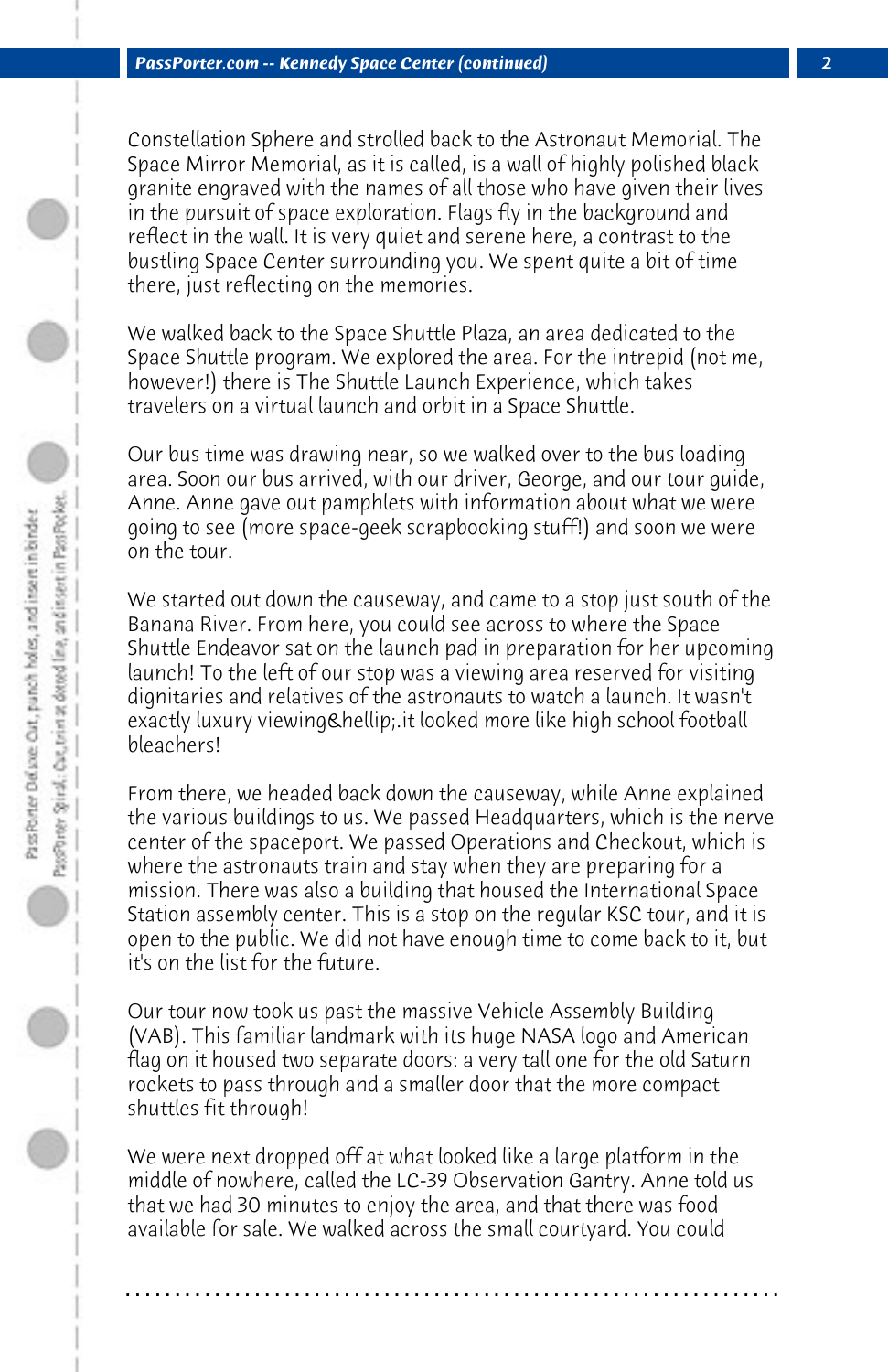either take the steps or the elevator up to the top. We chose the steps and were enjoying the various memorabilia from past shuttle missions that were set up on every level. And did I mention that this was no ordinary gantry? We looked out across a short section of marshland to see Endeavour sitting proudly on Launch Pad A, less than & frac14; mile away! Right behind her, on Launch Pad B, sat Atlantis, getting readied for takeoff in case there were problems with Endeavour. OK, so this pretty much sent the space-geek in me into overdrive! It's a good thing I had a digital camera, because I probably would have blown through four rolls of film just on that sight alone!

The 30 minutes passed quickly. We grabbed a (very pricey) snack and headed back to the bus. We were let out at the Vehicle Assembly Building for some photo ops, and then,we drove on what looked like an ordinary road, but in actuality was part of the runway that the shuttle lands on if she touches down in Florida!

Our tour was drawing to a close. We returned to the Apollo/Saturn V Center to end our tour and continue our day. We were escorted into a theater-type room which was built just like the real Mission Control. In there, we watched a film narrated by Jim Lovell, commander of Apollo 13, about mankind's missions to the moon. After the show, we went into the Apollo/Saturn V center, where each Apollo mission is highlighted. I wandered around and got so engrossed that I actually lost Steve and had to text him to find him!

From there, we took the regular bus back to the Visitor Complex. Our next stop was the IMAX Theater. Again, we had a choice of two films. The IMAX theater is included in the price of your admission, and you could see both if you'd like. The choices were "Space Station 3-D" and "Magnificent Desolation: Walking on the Moon." We chose "Magnificent Desolation," partly because of the topic and partly because Tom Hanks was narrating it. The film was great, but no spoilers here!

By now it was getting late and we were getting tired. We went into the gift shop and retrieved our purchases, and left KSC and all its magic behind. There were more things that we didn't get to see: The Rocket Garden, The Mad Mission to Mars, and the Early Space Exploration Center. For us, KSC is a two-day trip.

Admission is \$38/adults, \$28/child (3-11). AAA gave a \$6 discount off the adult admission. Your admission includes all the exhibits mentioned above, the basic tour and admission to the Astronauts Hall of Fame, right down the road from KSC. The tickets are good for two days. They don't need to be consecutive days, but they need to be used within a week. The specialty tours are \$21/adult and \$15/child. There are

**. . . . . . . . . . . . . . . . . . . . . . . . . . . . . . . . . . . . . . . . . . . . . . . . . . . . . . . . . . . . . . . . . .**